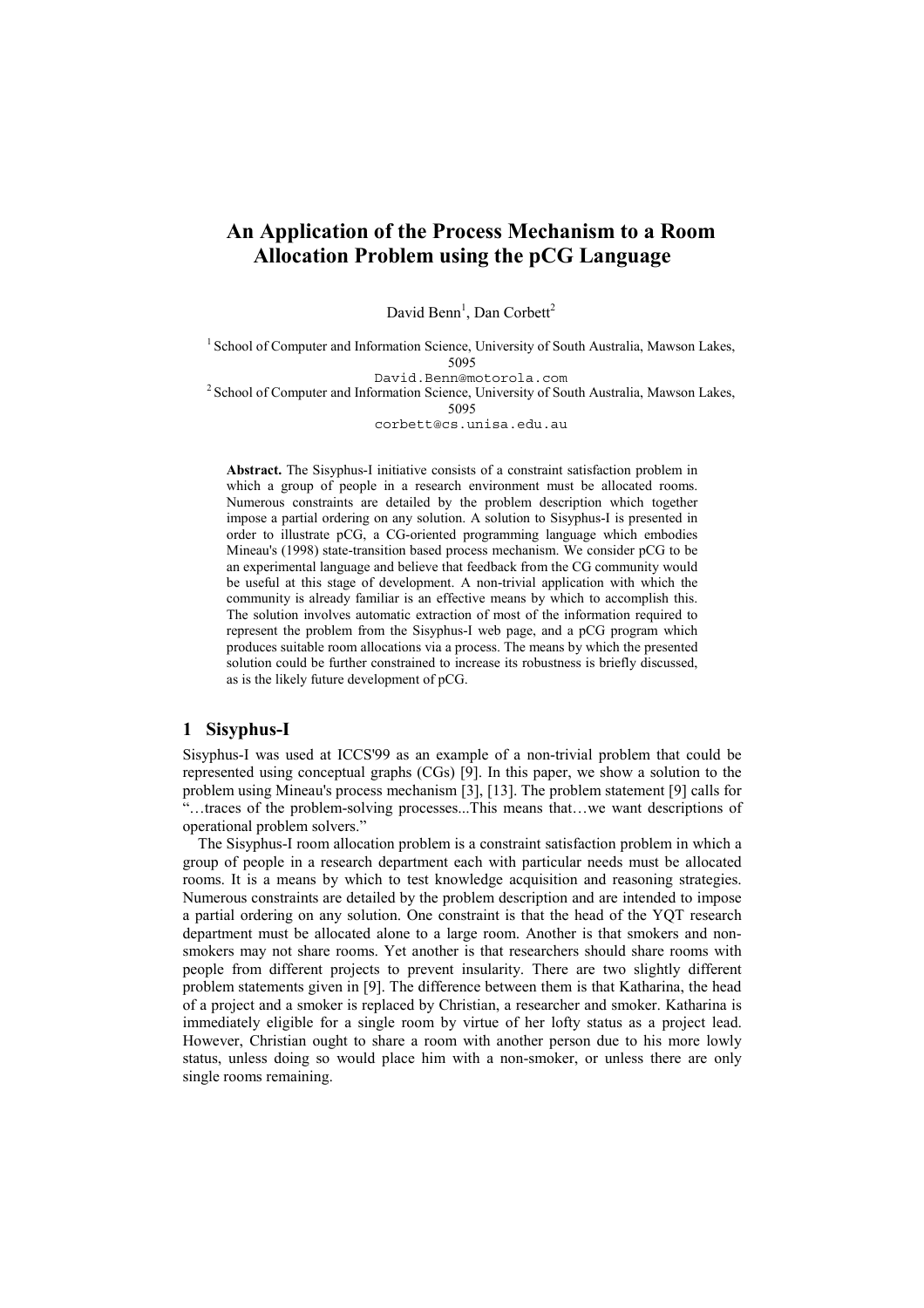Many techniques were used in the 1999 solutions of the original Sisyphus-I initiative. Agents were used to represent the knowledge in [\[19\]](#page-15-0) while other authors used a rule base, either for the meta-knowledge [\[5\]](#page-15-0) and [\[1](#page-15-0)] or for the domain facts [\[12\]](#page-15-0). Mineau's solution in [\[15\]](#page-15-0) was to represent the constraints and goals on graphs, and then use subsumption to compare graphs and find falsehoods, which represent invalid states. A similar method for finding invalid states, using projection, was employed by [[1\]](#page-15-0).

While our solution, on the surface, seems only to represent yet another rule-based solution, the rules are represented by dynamic CGs with processes. The significance of our solution is that the graphs are used to represent both the declarative facts of the current context and the process knowledge of the domain. Projection is the basis for graph matching in the solution presented here, with type subsumption employed in one of the rules, and restriction on concepts used extensively elsewhere in the process definition. Matched graphs representing rooms and people are retracted from a knowledge base (KB) as constraints are satisfied, with room allocation graphs being asserted into the KB. The frame problem<sup>1</sup> [\[18\]](#page-15-0) is avoided since graphs are retracted, not negated, decreasing the burden for future KB searches.

## **2 Processes**

l

Mineau proposed the notion of *processes* to overcome the fact that Conceptual Structures Theory (CST) does not cater for the dynamic retraction and assertion of graphs in a CGbased KB [\[13\]](#page-15-0). Mineau's processes are one kind of executable conceptual graph formalism. Other work has been carried out in this domain by the CG community, for example [[2\]](#page-15-0), [\[4\]](#page-15-0), [\[6\]](#page-15-0), [\[7\]](#page-15-0), [\[8\]](#page-15-0), [\[10\]](#page-15-0), [\[11\]](#page-15-0), [\[16\]](#page-15-0), [\[17\]](#page-15-0). Some authors have focussed upon the execution of a graph by special status being given to particular nodes, while others have taken a state transition approach, or both. Some mechanisms manipulate only concept referents, while others utilise concepts or graphs.

A number of authors use the term *process* either to describe what their formalism is simulating, or in the case of [\[13\]](#page-15-0), as the name of a formalism. In [\[18\]](#page-15-0) Sowa remarks that processes can be classified as continuous and discrete. An example of the former is a physical process such as the world weather system. Continuous processes are best simulated on analog computers, although they can be approximated by sufficiently finegrained discrete processes. A discrete process consists of a series of events and states over time, which is the kind of process that is catered for by Mineau's formalism.

A recurring theme is the apparent utility of state transition based systems, of which [[13\]](#page-15-0) is an example. Some authors use state-based systems to solve particular problems, such as [[2\]](#page-15-0), [[11\]](#page-15-0), and [[16\]](#page-15-0). Sowa remarks that State Transition Diagrams are a common way of representing discrete processes. Sowa discusses Petri nets as a powerful and generic state transition mechanism. [[18\]](#page-15-0)

Mineau suggests that actors and demons are specialisations of processes [\[13\]](#page-15-0). Actors take concepts of a predetermined type as input and yield a specialisation (by referent) of a predetermined concept type as output, by means of some computation based upon the input concept referent [\[17\]](#page-15-0). Demons consume input concepts and assert other concepts as output [\[6\]](#page-15-0). Processes generalise demons by taking CGs as input and asserting or retracting CGs as the result of their processing. The relationship is not really this simple however since, for example, Mineau's 1998 factorial example uses actors within preconditions. So, on the one hand we have the suggestion that there exists a

<sup>&</sup>lt;sup>1</sup> Increasingly more is asserted about what is *not* the case, eg that a room is no longer vacant.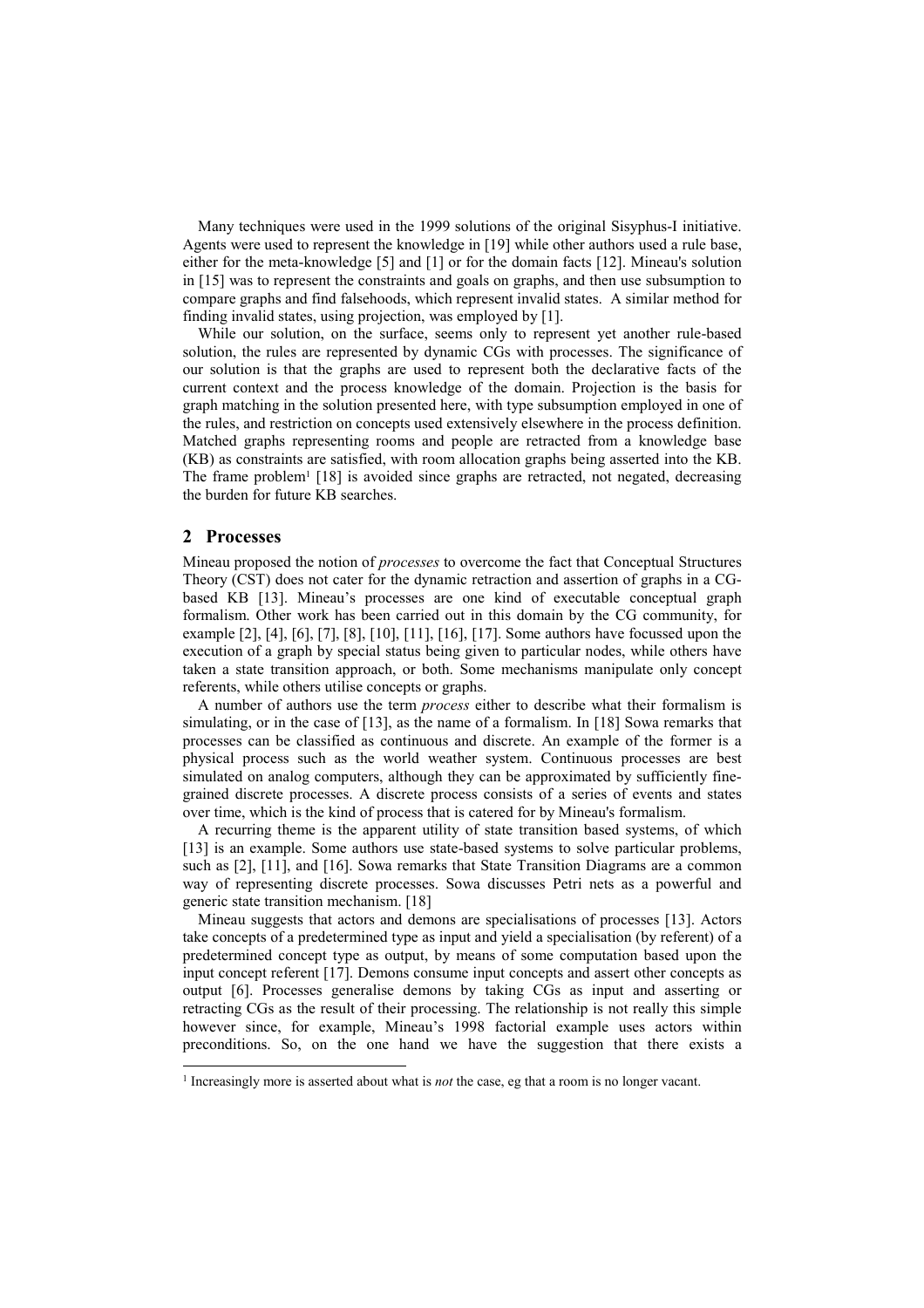generalisation hierarchy between actors, demons and processes, ie actor < demon < process. On the other hand, there is at least one example of a process using an actor as part of its definition, essentially a *uses* or *has-a* relationship. It is arguable that without actors, process preconditions of even moderate complexity would not be possible since arbitrary referent values could not be easily computed or manipulated. A concept is a singleton graph, so a case can be made for a process being a generalisation of a demon as Mineau has suggested, especially since assertion and retraction is the primary mechanism for both.

Mineau's claim is that his process formalism minimally extends CST. Essentially, [\[13\]](#page-15-0) calls for the following: CGs are grouped into rules consisting of pre and post conditions, an attempt is made to specialise a rule's preconditions to graphs in a KB, and if this succeeds, the KB is updated using post-condition graphs. This is repeated as many times as there are precondition matches. The first rule's preconditions and the final rule's postconditions may be added to via parameters.

Lukose describes Executable Conceptual Structures (ECS) in [[10\]](#page-15-0), an executable conceptual modelling language. Components of the system include: concept types (differentia graphs defined in terms of a lambda expression); actor types (scripts with a main method); precondition and post-condition graph lists; lists of graphs to be deleted; a notion of short and long term working memories. ECS also provides special concepts representing predicates (eg [LTEQ]) and statements (eg [ASSERT]), along with constructs to express temporal relationships, and others to package problem solutions. When taken together, complex systems can be built for problem solving. A complete description of ECS cannot be provided here. What can be said however is that ECS provides a similar capability to Mineau's process formalism, at the expense of a greater number of parts.

Cyre asks the question: given an arbitrary CG, what would be required to execute it? He points out that complex, possibly hierarchical graphs may be difficult to reason about, so may require simulation to understand, and believes that simulation can be useful for predicting the consequences of behaviour described by a CG. A ball-throwing example is given in [\[4\]](#page-15-0) involving a CG containing a Throw action concept. Cyre laments that most researchers have extended CST with special nodes (eg actors or demons), and suggests that instead, Throw be associated with some procedure which "knows" what kinds of concepts it can work with, and how Throw affects them. Here, concepts rather than relations are being used as the active elements in a graph. What this amounts to, however, is that certain types must be marked as having special roles by some interpreting system, instead of explicitly using actor nodes. Moreover, special relations are added to express inclusive and exclusive logical disjunction [\[4\]](#page-15-0).

These and other executable CG mechanisms are reviewed in detail in [\[3\]](#page-15-0). Mineau's executable CG mechanism strikes a balance between simplicity and expressive power. Correspondence with Mineau at the time [\[3\]](#page-15-0) was embarked upon confirmed that there had been no implementation of the process mechanism, "...only a theory which needs to be refined, implemented and applied."<sup>2</sup> That is exactly what the work described herein entails. A major motivation for any implementation of the process mechanism is to determine whether it works, and if so, in what ways it requires improvement.

 $2$  E-mail correspondence from Guy Mineau to David Benn, December  $1<sup>st</sup>$ , 1999.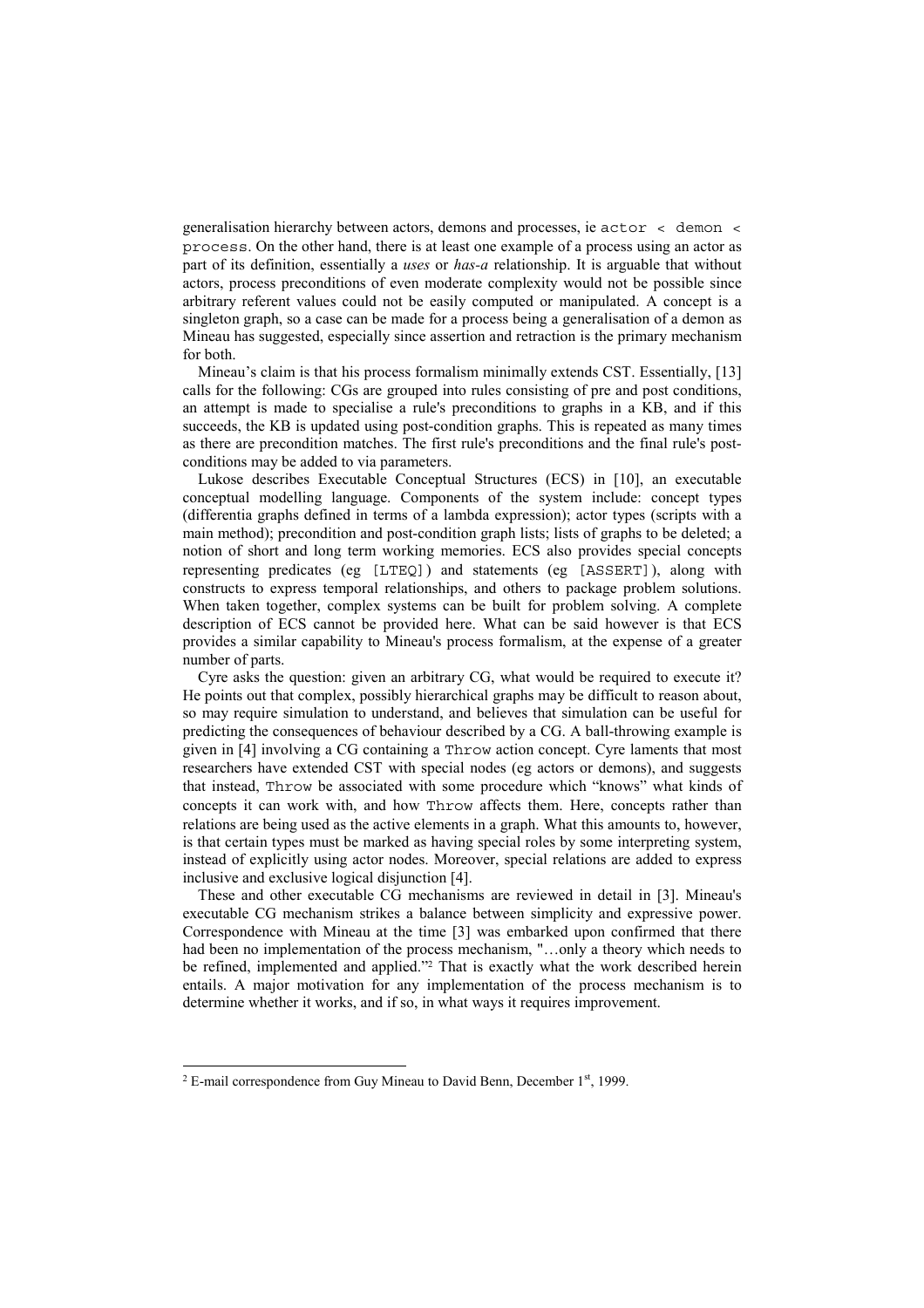# **3 The pCG Language**

We believe that someone wishing to use processes should be able to do so by expressing them directly in a suitable source language, so as to be able to work closely with the fundamental entities. Mineau provides the beginnings of such a language in [\[13\]](#page-15-0), and that paper's stated long term goal of the development of a Conceptual Programming Environment (CPE) combining logic and imperative programming suggests a direction. Such a language would also provide a means to embody the process engine. An alternative is to develop an Application Programming Interface (API) in a popular language, such as  $C^{++}$  or Java. One problem with this approach is that the complex details of using an API can quickly obscure the problem domain. For the purpose of understanding the likely use of processes and for ease of their application to a particular problem, it was decided that a language, pCG, and an interpreter for it be developed.

The primary motivation for pCG is to make available a concrete implementation of Guy Mineau's process mechanism [[3\]](#page-15-0), [[13\]](#page-15-0) for empirical investigation of its strengths and weaknesses. A secondary motivation is to provide an easily extensible general-purpose language with CG processing functionality which makes the primary entities of interest in the domain (eg CGs, actors, and processes) first class values, and permits object-based, functional, and declarative programming styles, which is consistent with Mineau's idea for a CPE.

The pCG distribution is available on the web,<sup>3</sup> and is available under the Gnu Public Licence. The complete pCG solution to the Sisyphus-I problem described in this paper is also provided in the distribution, along with many other example programs. We consider pCG to be an experimental language and believe that feedback from the CG community will be useful at this point in time. A non-trivial application seems to be an effective means by which to accomplish this.

#### **3.1 Design**

CG tools such as [[8\]](#page-15-0) have been developed to support purely visual programming. We have taken the approach of acknowledging that traditional programming languages have a role to play. In short, CGs are used where knowledge representation is required, while traditional constructs are used where imperative or functional programming is most appropriate. Languages such as Perl (lists, foreach), Lisp (dynamic typing, lambda), Java (objects), and Prolog (assert, retract, pattern matching) have all influenced pCG. The choice of a new language is a deliberate one, to clearly state that something different is being represented, and to avoid confusing similarities with existing languages. Given that major new constructs are required (eg actor type definition, process statement) which will take the form of new syntax, and that significant new types must be introduced (eg concept, graph), an existing language would require significant extension. CG languages and platforms other than Synergy are considered in [\[3\]](#page-15-0). One drawback of creating a new language is that no pre-existing utility source code in that language exists, but since pCG has an extensible type system, utility code written in Java can be used.

### **3.2 Key Features**

l

The pCG language is interpreted for rapid development. It is *dynamically typed* since values not variables determine type. pCG is *lexically scoped* since functions and

<sup>&</sup>lt;sup>3</sup> See http://www.adelaide.net.au/~dbenn/Masters/ for the archive and other information about pCG.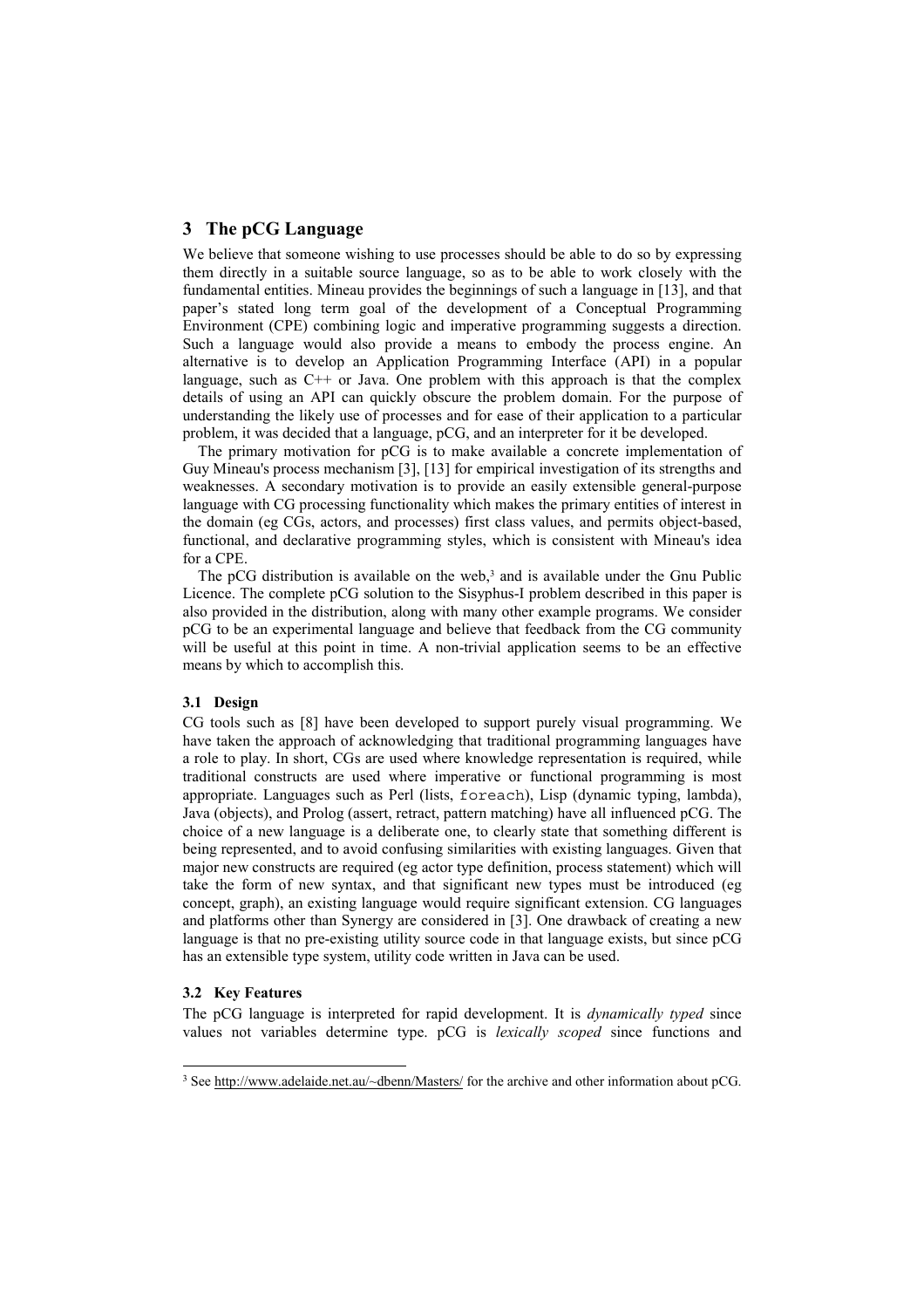processes introduce a new lexical scope when invoked. pCG can also be characterised as an *object-based* language since its fundamental types have state and operations on that state. However, pCG does not support the creation of arbitrary object types within the language, but it is possible to easily add new types or modify existing ones using Java without change to the interpreter itself. All values in pCG are objects with associated *attributes* (eg length), *operations* (like methods in Java), and *operators* (eg +). For example, CG operations such as *join* and *project* are supported as operations on graph objects. Some attributes may appear on the left side of an assignment statement (eg  $mvConcept$ . designator=2). All attributes may appear in expressions. Objects have a type attribute indicating the name of a value's type, and the *is* operator can be used for run-time type identification. Objects in pCG are garbage collected when they can longer be reached.

The pCG language is *multi-paradigm*, since apart from its object-based nature, pCG supports *imperative* (variables, assignment, operators, selection, iteration), *functional* (higher order functions, values, recursion), and *declarative* styles of programming. The latter is supported in the form of processes, since one specifies rules containing pre and post conditions representing knowledge. The details of testing preconditions against the KB, and the assertion/retraction of post-conditions in the KB are left to the process execution engine. Apart from the essential iteration and selection constructs found in any modern language, three control constructs are central to pCG: functions, actors, and processes. There is currently no provision for concurrent execution in pCG.

#### **3.2.1 Actors**

Consider the following function and actor definitions in pCG:

```
function sqr(n,m)
   nVal = n.designator;
   if not (nVal is number) then
     exit "Input operand to " + me.name + " is not a number!";
   end
  m.designator = nVal*nVal; // example of setting an attribute
end
```

```
actor SOR(x) is `[Num:*a'*x'][Num:*b'*v']<sqr?a|?b>`;
```
The actor defines a dataflow graph which contains a single actor node or *executor*. This executor is defined in terms of a pCG function, sqr, which takes a source and a sink concept as parameters. The sink concept's designator is mutated according to the square of the source concept's designator, which is first tested to ensure it is a number. In the actor definition, \*a and \*b are defining variables, ?a and ?b are bound variables for identifying concepts, while  $\star$ x and  $\star$ y are variables representing designator values. Such variables derive from the original actor notation of [[17\]](#page-15-0).

One way to invoke this actor is to write:  $g = SQR(4)$  which results in a mutated copy of the defining graph being assigned to q thus: [Num:\*a 4] [Num:\*b] 16]<sqr?a|?b>.

A point of departure in pCG's implementation of actors compared to [\[17\]](#page-15-0) is that only the input parameter is specified in the actor definition's parameter list for the purpose of binding. The actor mechanism can otherwise determine the correct order in which to pass concepts to a particular executor, so long as the arcs are correctly ordered. Assuming the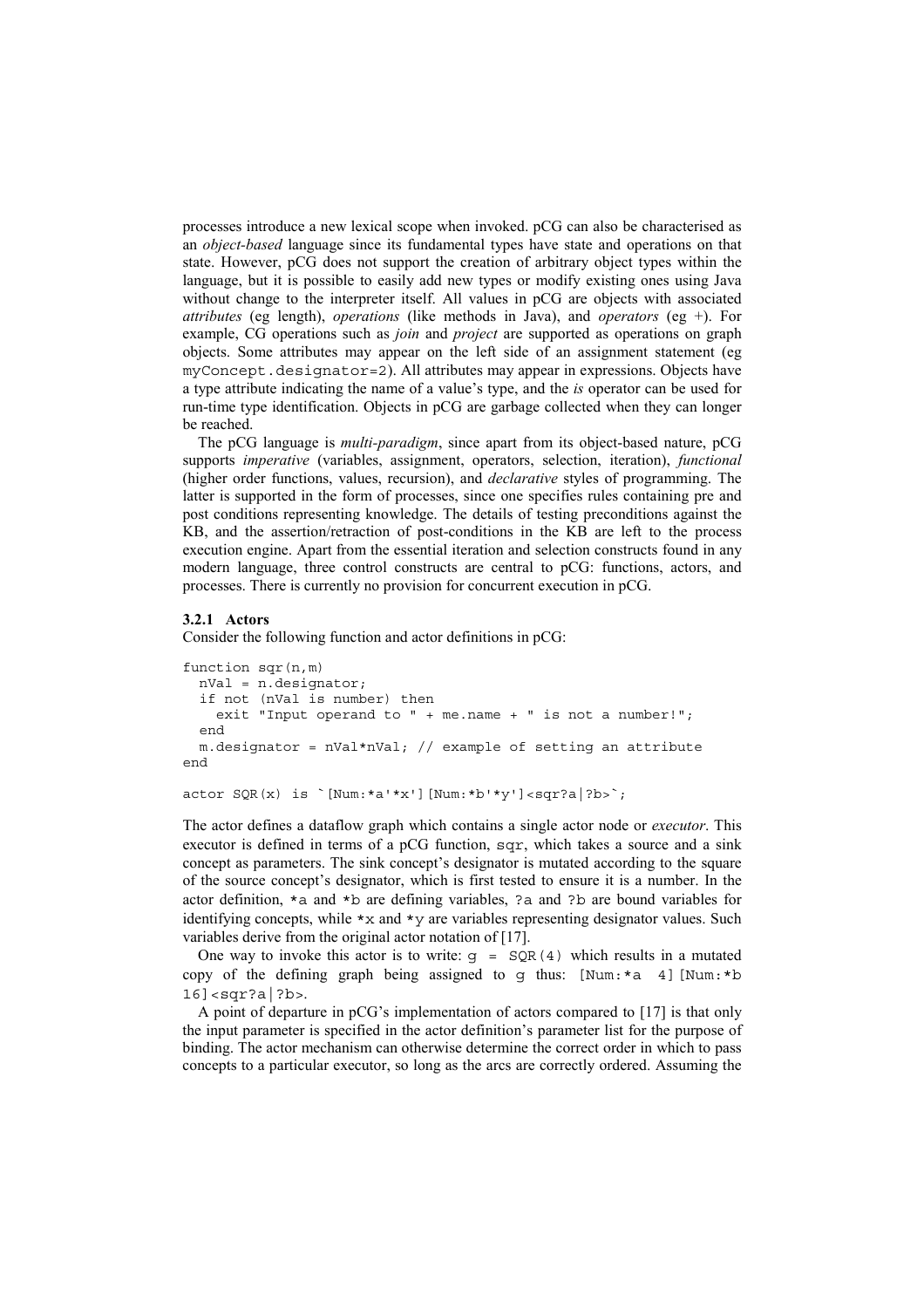executor (a function or other dataflow graph) performs correctly, the returned mutated graph copy will have appropriately mutated sink concepts. The above invocation method is not useful when an actor appears in a process rule's precondition. An invocation graph may be constructed and the graph activated directly, for example:

```
n = 4:
mySqrGrStr = \sqrt{\text{Num}:a'' + n + \sqrt{\text{Num}:b' * y'}} <sqr?a|?b>";
g = activate mySqrGrStr.toGraph();
```
Notice that no actor definition is required here. The graph is constructed as a string, the source concept's referent is bound in that string, and the string is converted to a graph which is then activated, returning the mutated graph copy. This is akin to actor invocation that occurs during process execution, except that the process engine implicitly activates precondition graphs containing actors. The process definition of section 4 contains no actors, but [[3\]](#page-15-0) gives an implementation of Mineau's iterative factorial process [\[13\]](#page-15-0) which does use actors in preconditions.

#### **3.2.2 Processes**

An abstract process is defined in [[13\]](#page-15-0) as: *process p(in g1, out g2,...)* is  $\{r_i = \langle pre_i, post_i \rangle,$  $\forall_i \in [1, n]$  } . In pCG, the syntax for a process is:

```
'process' name '(' in | out parameter [, …]')'
   ['initial' block]
   ('rule' ident
     [option-list]
     'pre'
      ['action' block] (['~'] pre-condition)*
     'end'
     'post'
       ['action' block] (post-condition [option export])*
     'end'
  'end') *
'end'
```
A process has a name and a list of in and out parameters, followed optionally by a block of code for miscellaneous initialisation purposes, followed by a set of zero or more rules. Each rule consists of an arbitrary identifier, optionally followed by a list of one or more options for the rule, and a pre and post condition section. A precondition section consists of an optional action block and zero or more possibly negated graph expressions. A post-condition section consists of an optional action block and zero or more graphs (in contexts — see below) to be asserted or retracted.

A block consists of arbitrary pCG code. The intent of such blocks is to aid in the debugging of processes, to provide useful output during process execution, or to otherwise combine procedural and declarative programming styles. Such code may also be used to construct graphs which are subsequently used in precondition graph matching, or post-condition graph assertion or retraction. Only retraction of whole graphs from a KB, not partial graphs is possible in pCG.

Contexts with concept types PROPOSITION, ERASURE, and CONDITION are essentially used as a packaging mechanism for passing parameters to a process. PROPOSITION and ERASURE context types are also used in the body of postconditions to distinguish between assertions and retractions. An alternative to the latter is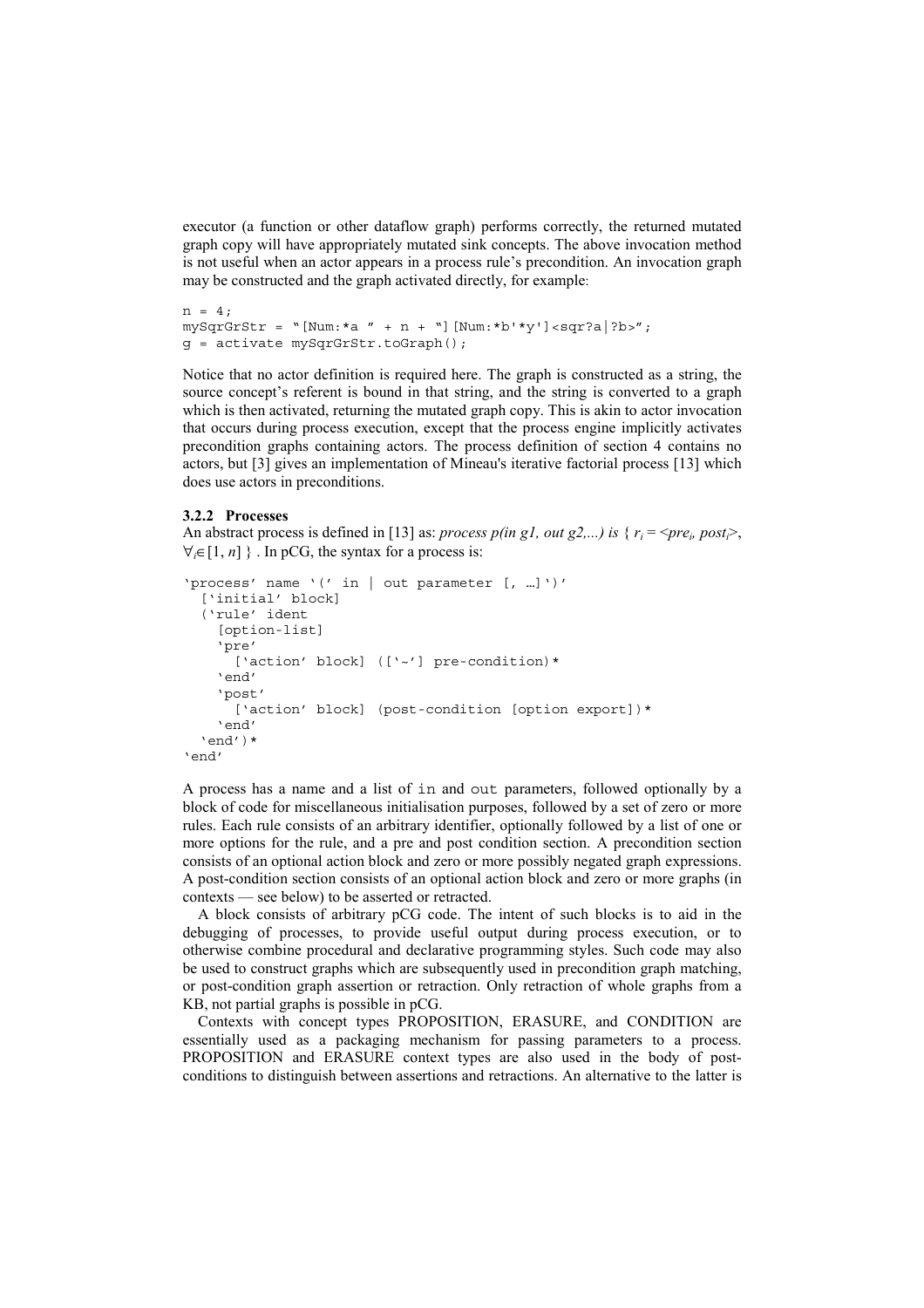discussed in section 6. A precondition is an arbitrary graph expression. If preceded by a  $\sim$  character, the sense of the match for that graph is reversed.

An input parameter must be a context and have a type of PROPOSITION or CONDITION. The descriptor of a PROPOSITION context is asserted before process execution starts, the corresponding graph acting as a trigger which (along with other asserted graphs from the caller's KB) causes a suitable rule to fire. A CONDITION context's descriptor graph is added to the precondition list of the first rule of a process. Output parameters — contexts of type PROPOSITION or ERASURE — are appended to the post-condition list of the last rule. When this rule is reached, the specified graphs are asserted or retracted in the caller's KB.

When a process is invoked, the first rule is retrieved, and each graph of the rule's precondition is tested in turn. If one does not match, matching for that rule is discontinued and the next rule is retrieved. If no matching rule is found, the process terminates. If one is found, the post-conditions of the matched rule are retrieved. For each post-condition, its descriptor graph is either asserted or retracted — depending upon the type of its context — from the local KB, or the caller's KB if an export option (see section 4.3) is active. The process engine then starts again at the top of the ordered rule collection, and attempts to find a matching rule during the next cycle.

The projection operation is central to the matching algorithm of pCG's process execution engine, and the algorithm used by pCG is similar to that given in Theorem 3.5.4 of [\[17\]](#page-15-0) except that relation type subsumption is also permitted. A match may be partial. For example, a process rule precondition such as [Person:\*a'\*name'][Role:\*b'Researcher'](Chrc?a?b) would be sufficient to retrieve the complete graph of Michael T. shown in section 4.2 if present in a KB, and if it were encountered first during search.

A process invocation introduces a new KB scope. So, there are two run-time stacks in pCG: one for variables and another for KBs. There is one of each at the top-level for global code execution. KBs in pCG store concept and relation type hierarchies, and a set of graphs. The content of a process caller's KB is copied to the invoked process's KB. Look-up and, by default, assertion and retraction are confined to the KB which is topmost on the stack. The alternative is a proliferation of graphs in the caller's KB, meaningless outside of a given process, which would need to be retracted by some other means upon exit from that process.

# **4 A Sisyphus-I Solution in pCG**

What follows is a detailed description of how the Sisyphus-I problem is represented and solved with a pCG program, the bulk of which consists of a process definition.

#### **4.1 Assumptions and Interpretations**

This section briefly documents assumptions made and interpretations of [\[9\]](#page-15-0) for the purpose of problem representation and solution.

The criterion to be used for determining room centrality is unclear from [[9\]](#page-15-0). The criterion used for the current solution is physical connection to room C5-118 (The Tower), implying that rooms C5-113 to C5-119 are central. An alternative interpretation is that any room which is *near* C5-119 could be considered to be central. For example, C5-120 could be argued to be central by virtue of physical proximity to C5-119. Another reasonable interpretation is given by [[1\]](#page-15-0) which suggests that C5-116, C5-117, and C5-119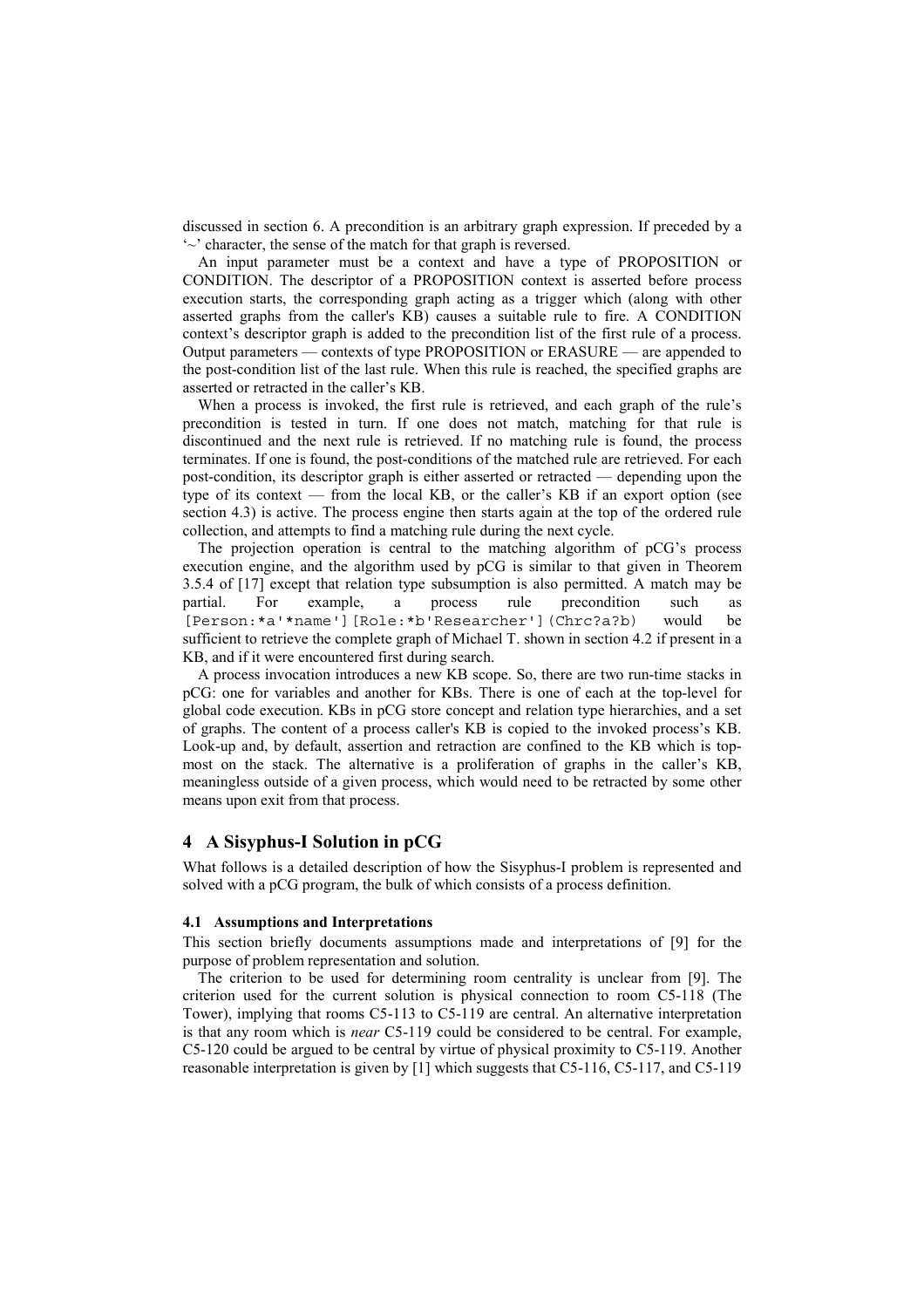are central. It is assumed that the black square on the room graphic in [\[9](#page-15-0)] corresponds to room C5-123.

In section 2.1.1 of [\[9\]](#page-15-0), "true" and "yes" are both used to indicate boolean true values. The problem representation converts all occurrences of "true" to yes".

#### **4.2 Representing the Problem**

All the information required to solve the problem is contained in section 2.1.1 of the HTML found at the URL of [[9\]](#page-15-0). A Perl script was applied to the HTML to generate simple CGs each of which represents some aspect of each YQT member. One such graph set is shown below in CGIF:4

```
[Person:*a'Michael T.'][Role:*b'Researcher'](Chrc?a?b)
[Person:*a'Michael T.'][Project:*b'BABYLON Product'](Member?a?b)
[Person:*a'Michael T.'][Smoker:*b'No'](Chrc?a?b)
[Person:*a'Michael T.'][Hacker:*b'Yes'](Chrc?a?b)
[Person:*a'Michael T.'][Person:*b'Hans W.'](Coworker?a?b)
```
The following graphs for Katharina N. apply to the first problem statement, with almost identical graphs for Christian I. in the second.

```
[Person:*a'Katharina N.'][Role:*b'Researcher'](Chrc?a?b)
[Person:*a'Katharina N.'][Project:*b'MLT'](Member?a?b)
[Person:*a'Katharina N.'][Smoker:*b'Yes'](Chrc?a?b)
[Person:*a'Katharina N.'][Hacker:*b'Yes'](Chrc?a?b)
```
It is inefficient to process many small graphs, so the graphs for each person are joined into a single graph by pCG code. These multi-relation graphs are then asserted into the top-level knowledge base (KB). As an example, Michael T's graphs are joined into the single graph shown below in LF and CGIF, respectively:

```
[Person:'Michael T.'] –
  (Chrc) -> [Role: 'Researcher']
  (Member) -> [Project: 'BABYLON
                           Product']
  (Chrc) -> [Smoker: 'No']
  (Chrc) -> [Hacker: 'Yes']
  (Coworker) -> [Person: 'Hans W.']
                                         [Person:*a'Michael T.']
                                         [Role:*b'Researcher']
                                         [Project:*c'BABYLON
                                                      Product']
                                         [Smoker:*d'No']
                                         [Hacker:*e'Yes']
                                         [Person:*f'Hans W.']
                                               (Chrc?a?b)
                                               (Member?a?c)
                                               (Chrc?a?d)
                                               (Chrc?a?e)
                                               (Coworker?a?f)
```
The following pCG code joins and asserts the graphs into the KB:

```
yqt = file inFilePath;
lines = yqt.readall();
yqt.close();
g = " "foreach line in lines do
```
<sup>&</sup>lt;sup>4</sup> The Conceptual Graph Interchange Format is used in pCG examples throughout this paper.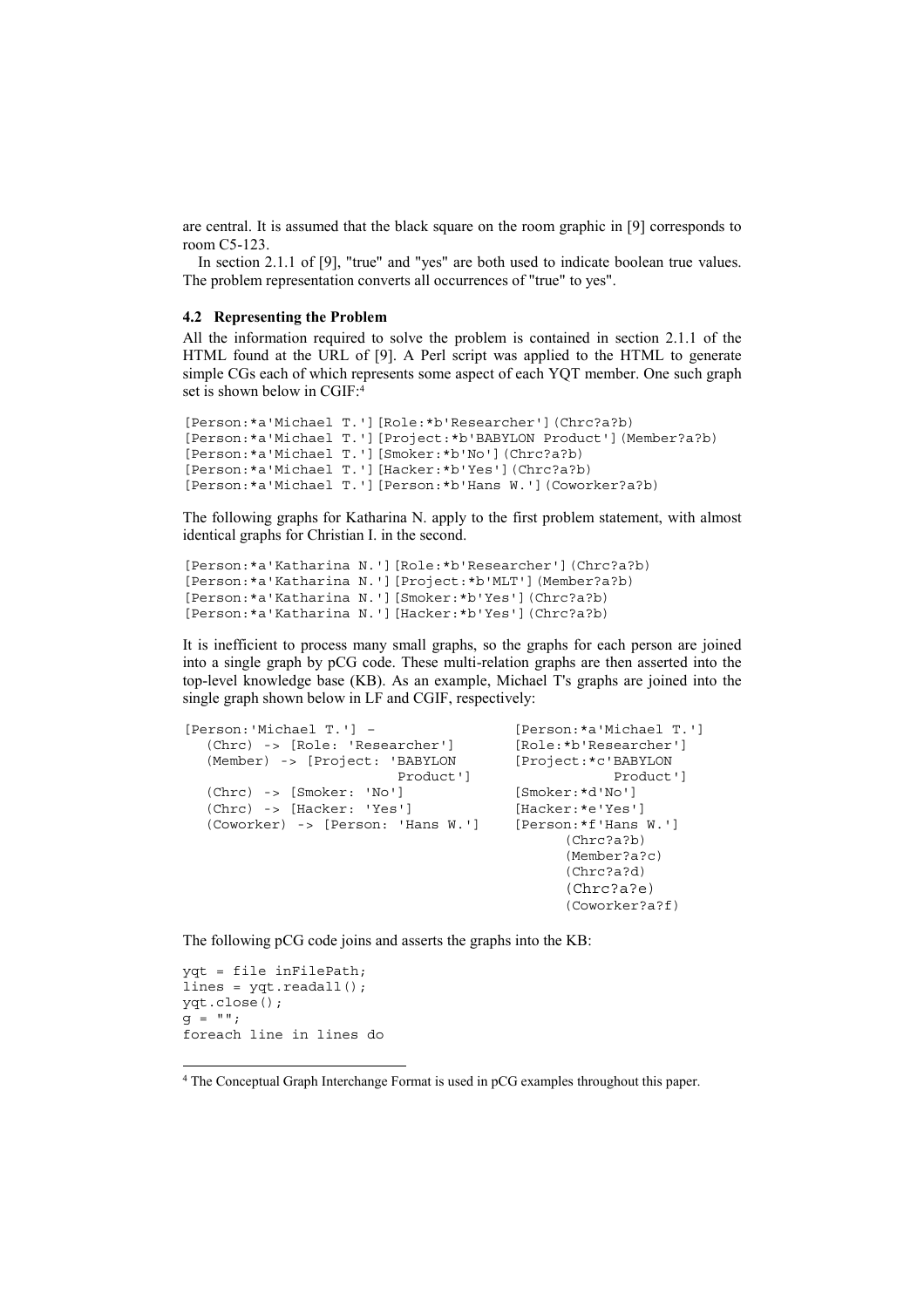```
 if line.length > 0 then
    if g is graph then
     q = q.join(line.toGraph()); // add to current graph
     end else
      g = line.toGraph(); // new person
     end
   end else
    assert g; // add current person's graph to KB
   g = ""; // prepare for next person end
end
```
Although most information can be automatically extracted, a few facts can not, so these are joined to existing graphs and reasserted, thus:

```
function addTo(addition)
   newConcepts = addition.concepts;
   foreach g in _KB.graphs do
    gConcepts = g.\text{concepts}; // are the head concepts identical?
     if newConcepts[1] == gConcepts[1] then
       retract g; assert g.joinAtHead(addition); return;
     end
   end
end
addTo(`[Person:*a'ThomasD.'][Head:*b'YQT'](Chrc?a?b)`);
addTo(`[Person:*a'Hans W.'][Head:*b'BABYLON Product'](Chrc?a?b)`);
addTo(`[Person:*a'Joachim I.'][Head:*b'Other'](Chrc?a?b)`);
addTo(`[Person:*a'Katharina N.'][Head:*b'Other'](Chrc?a?b)`);
```
The additional information above concerning Katharina N. ensures that her room allocation will have a higher priority than it would otherwise, which will become apparent in the discussion of process rules to come.

Information about the available rooms is next asserted in the top-level KB with large central rooms being C5-117 and C5-119, small central rooms being C5-113..116, and large non-central rooms being C5-120..123.

```
rooms={"[LargeRoom:*b'C5-117'][Location:*c'Central']
           [Integer:*d 2](Chrc?b?c)(Vacancy?b?d)",
 ...
        "[LargeRoom:*b'C5-120'][Location:*c'NonCentral']
           [Integer:*d 2](Chrc?b?c)(Vacancy?b?d)",
 ...
        "[SingleRoom:*b'C5-116'][Location:*c'Central'](Chrc?b?c)"};
foreach room in rooms do
  assert room.toGraph();
end
```
The top-level KB now contains graphs representing information such as that there exists a large room whose location is central and whose vacancy count is 2, which corresponds to the first graph above. While the characteristic of largeness and the vacancy count may seem to be redundant information, the latter is used in the process of the next section to differentiate between full and partially tenanted large rooms.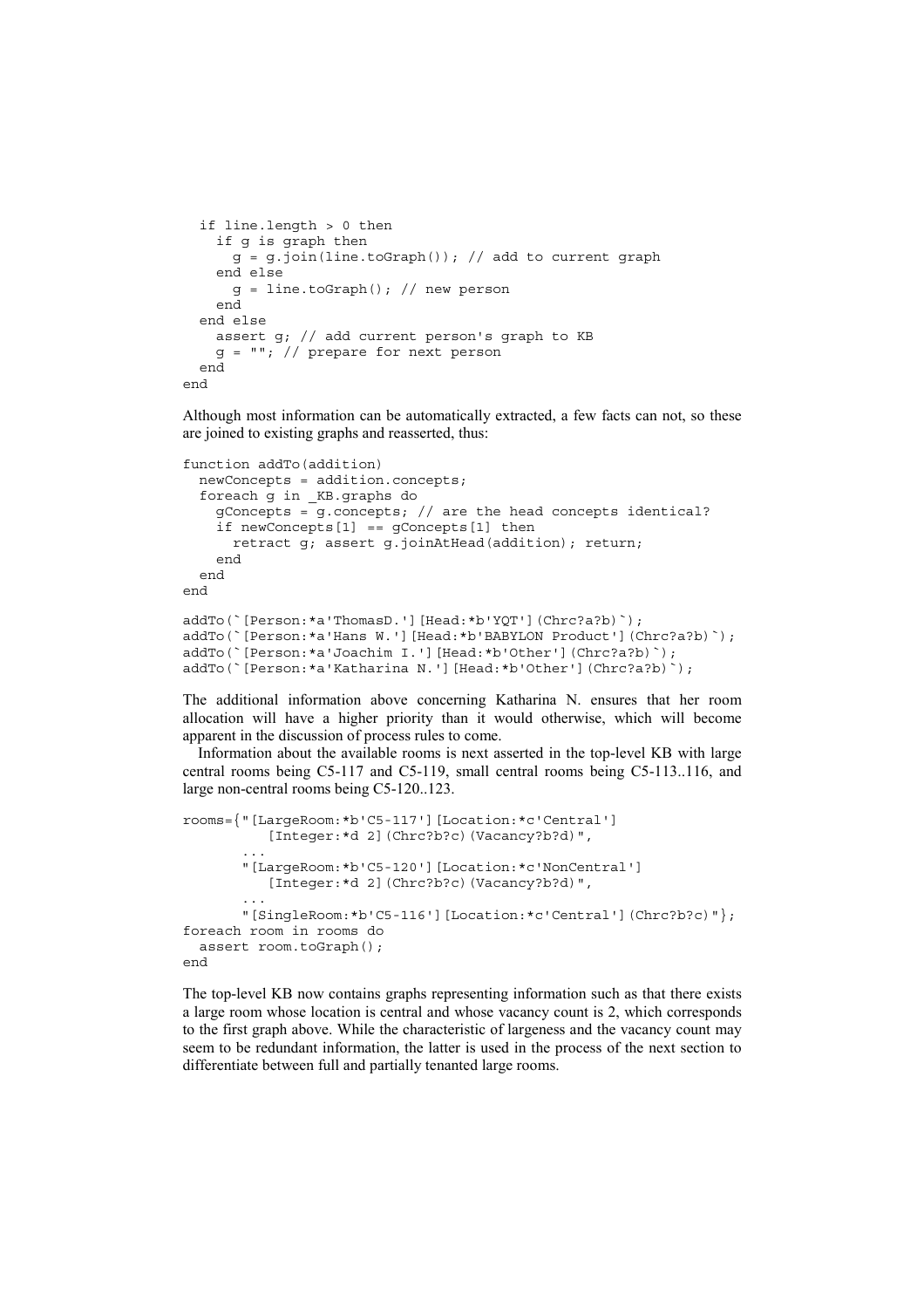### **4.3 The Rules**

This section details a pCG process definition which yields a solution to the first and second statements of the Sisyphus-I problem. Action blocks are shown for the first rule, but omitted thereafter to save space. In each rule, the precondition action block prints a question that asks whether a particular kind of person needs to be allocated to a room. The post-condition action block calls functions which direct information to standard output and to a graphical room display regarding a room allocation if the rule of which it is a part fires.

The process definition that follows is punctuated with commentary regarding particular rules where deemed necessary. The process is dependent upon other user-defined functions. For the complete code listing see the pCG distribution.

The Sisyphus process is first named for invocation purposes, and in this case, no input or output parameters are passed to it, but [\[3](#page-15-0)] and [\[13\]](#page-15-0) provide examples of their use. The first rule simply allocates any large central room to the head of department.

```
process Sisyphus()
   rule allocateHeadOfYQT
    pre
       action
         println "Need to allocate room for the head of YQT?";
       end
        `[Person:*a'*name'][Head:*b'YQT'](Chrc?a?b)`;
       `[LargeRoom:*a'*roomLabel'][Location:*b'Central']
          (Chrc?a?b)`;
     end
     post
       action
         label = getRoomLabel(); // uses _MATCHES array
 name = getPersonName(); // also uses _MATCHES array
 showAllocation("Head of YQT", name, label);
         plotName(name, label, 1, headColor);
       end
        `[PROPOSITION:[Person:*a'*name'][Room:*b'*roomLabel']
          (Occupant?a?b)]`; option export;
       mkErasureGraph(_MATCHES[1]); // erase person
       mkErasureGraph(_MATCHES[2]); // erase room
     end
  end // rule allocateHeadOfYQT
```
The PROPOSITION context in the post-condition block directs pCG to assert its descriptor graph into the KB. The caller's KB is targeted rather than the local KB of the process by the export directive. Any modifications to the process's local KB will not affect the caller's KB, except when "option export" is applied to a post-condition graph, or when the final rule fires. The former applies here with the result that the selected post-condition graphs are asserted in the top-level KB.

The \_MATCHES list contains each complete graph that was matched by the rule's precondition graphs via projection onto the graphs in the current KB. The list is created by the pCG interpreter during rule invocation. The getter functions in the action block are invoked to iterate over another special list, \_KB.corefvars, which stores name-value pairs of concept designator variable bindings (such as \*name and \*roomLabel) from the matching operations. The only reason for invoking mkErasureGraph() is to yield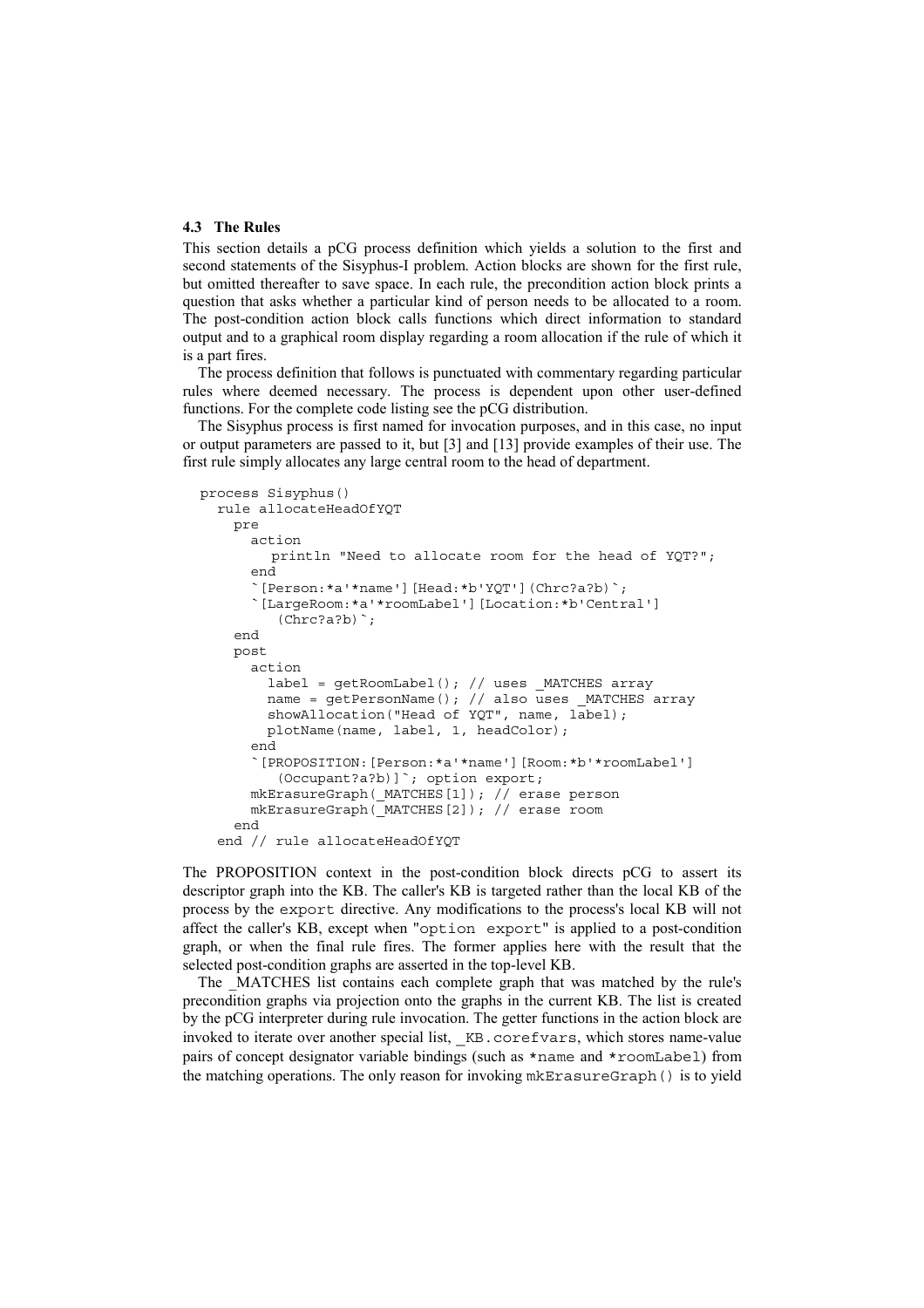an ERASURE context.<sup>5</sup> The fact that this is necessary at all suggests that the generic post..end syntax ought to be replaced by something more specific. See also section 6.

The next rule *must* come before allocateFirstSecretary, otherwise the latter will fire twice, yielding allocation into two different large rooms. The rule allocateFirstSecretary allocates one secretary to an empty large central room and decrements the vacancy count of that room by the retraction and assertion of room graphs. The allocateSecondSecretary rule looks for a large central room with one vacancy. Both secretaries are thus allocated to the same room, due to a particular rule sequencing.

```
 rule allocateSecondSecretary
   pre
      `[Person:*a'*name'][Role:*b'Secretary'](Chrc?a?b)`;
     `[LargeRoom:*a'*roomLabel'][Location:*b'Central']
        [Integer:*c 1](Chrc?a?b)(Vacancy?a?c)`;
   end
   post
      `[PROPOSITION:[Person:*a'*name'][Room:*b'*roomLabel']
        (Occupant?a?b)]`; option export;
     mkErasureGraph(_MATCHES[1]); // erase person
     mkErasureGraph(_MATCHES[2]); // erase room
   end
 end // allocateSecondSecretary
 rule allocateFirstSecretary
   pre
     `[Person:*a'*name'][Role:*b'Secretary'](Chrc?a?b)`;
     `[LargeRoom:*a'*roomLabel'][Location:*b'Central']
       [Integer:*c 2] (Chrc?a?b) (Vacancy?a?c) `;
   end
   post
     `[PROPOSITION:[Person:*a'*name'][Room:*b'*roomLabel']
        (Occupant?a?b)]`; option export;
     mkErasureGraph(_MATCHES[1]); // erase person
     `[ERASURE:[LargeRoom:*a'*roomLabel'][Location:*b'Central']
        [Integer:*c 2](Chrc?a?b)(Vacancy?a?c)]`;
     `[PROPOSITION:[LargeRoom:*a'*roomLabel'][Location:*b
        'Central'][Integer:*c 1](Chrc?a?b)(Vacancy?a?c)]`;
   end
end // allocateFirstSecretary
```
The third post-condition expression in allocateFirstSecretary could be replaced by "mkErasureGraph(\_MATCHES[2])" in order to erase the corresponding room graph, but the current code displays a symmetry between erasure of the old room graph and assertion of the new room graph.

 $5 \text{ Code such as } (" [ERASURE: " + MATCHES[1] + "]"). \text{toGraph() is used.}$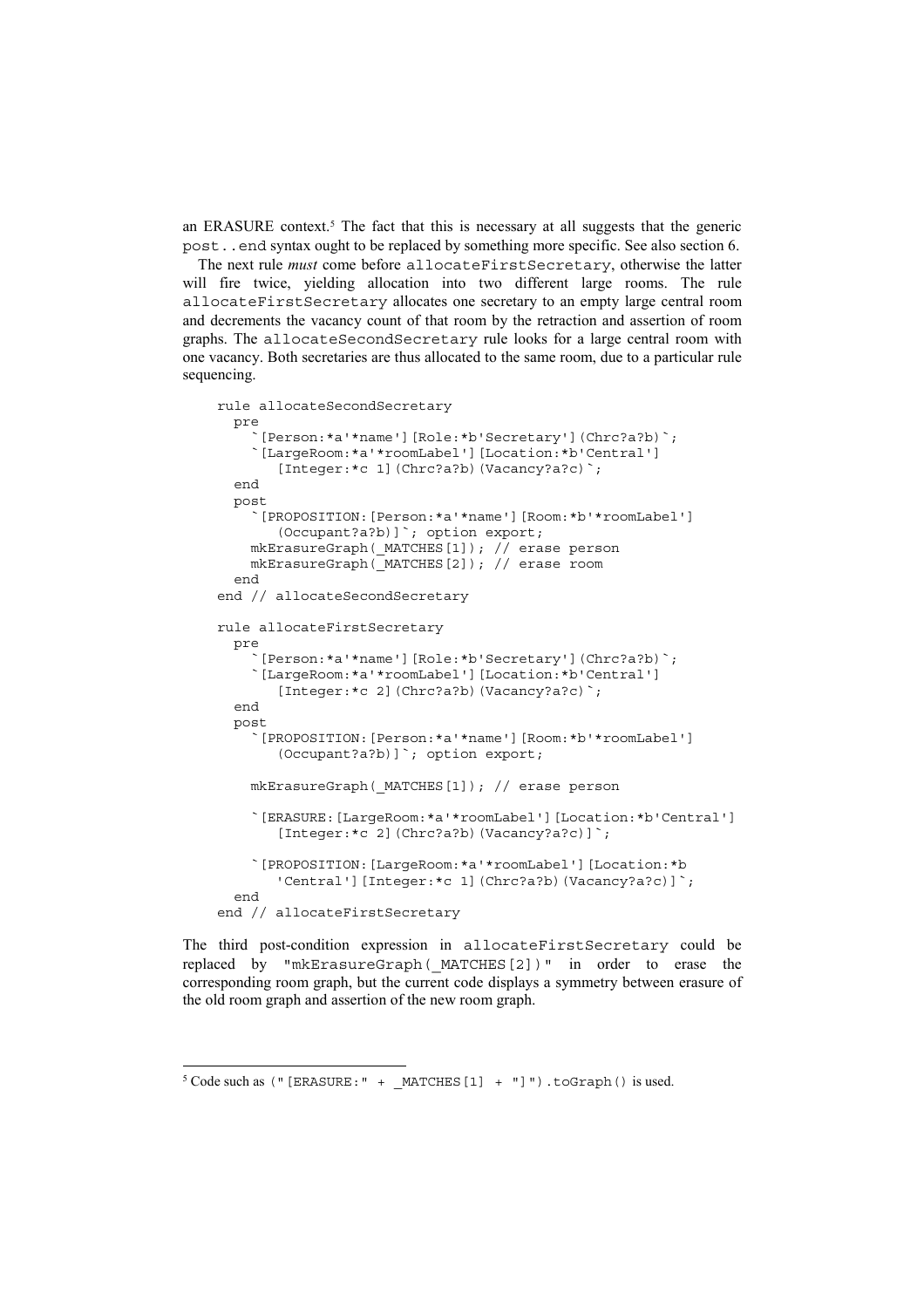The next two rules (allocateManager and allocateAHead) are similar to allocateHeadOfYQT except that different constraints are applied in the person and room preconditions.

Rules for allocating first and second researcher pairs are similar to those for secretary allocation shown above. In a similar manner, allocateSecondResearcher must come before allocateFirstResearcher, otherwise the latter will fire twice, yielding allocation into two different large rooms, making the final 3 pairs of allocations (see actions 8, 9, and 10 in [\[9\]](#page-15-0)) impossible without a smoker/non-smoker conflict. This ordering is akin to a degenerate recursive step. The lesson here is that the more constrained rule should appear first. We allocate non-smoking researchers with this and the next rule, handling smokers later.

Once again, allocateSecondSmoker must precede allocateFirstSmoker, otherwise the latter will fire twice, yielding allocation into two different large rooms. Here we are trying to pair off smokers into large rooms. If we have an *odd* number of smokers or non-smokers, we may have no choice but to allocate smokers with nonsmokers, or to allocate a smoker to a single room.

The final catch-all rule is designed to cope with the Second Problem Statement (section 2.2 of [\[9\]](#page-15-0)). It simply says that any remaining researcher should be allocated to *any* remaining room. There should in fact be three rules: two to handle a large room in the manner above, and one to handle a single room (eg allocate{First, Second}RemainingResearcher, and allocateRemainingResearcher). It just so happens that we know from the problem statement that there is only one small room remaining by the time this rule applies, and that the process will terminate on the following cycle since no room or people graphs will be left in the local KB of the process.

```
rule allocateRemainingResearcher
    pre
       [Person:*a'*name'][Role:*b'Researcher'](Chrc?a?b)`;
       `[Room:*a'*roomLabel'][Location:*b'*somewhere']
          (Chrc?a?b)`;
     end
     post
        `[PROPOSITION:[Person:*a'*name'][Room:*b'*roomLabel']
          (Occupant?a?b)]`; option export;
       mkErasureGraph(_MATCHES[1]); // erase person
       mkErasureGraph(_MATCHES[2]); // erase room
     end
   end // allocateRemainingResearcher
end // process Sisyphus
```
### **4.4 The Results**

l

The pCG program described above is invoked via the following code: "Sisyphus()". The result of this invocation is text on the standard output and a window with a room graphic, both of which are updated during the course of the program run.<sup>6</sup> A sample of the text output is shown for the first problem statement below.

Asserting YQT member graphs. Asserting more information about certain YQT members.

<sup>6</sup> This takes approximately 10 seconds on a 550 MHz Pentium III Linux workstation.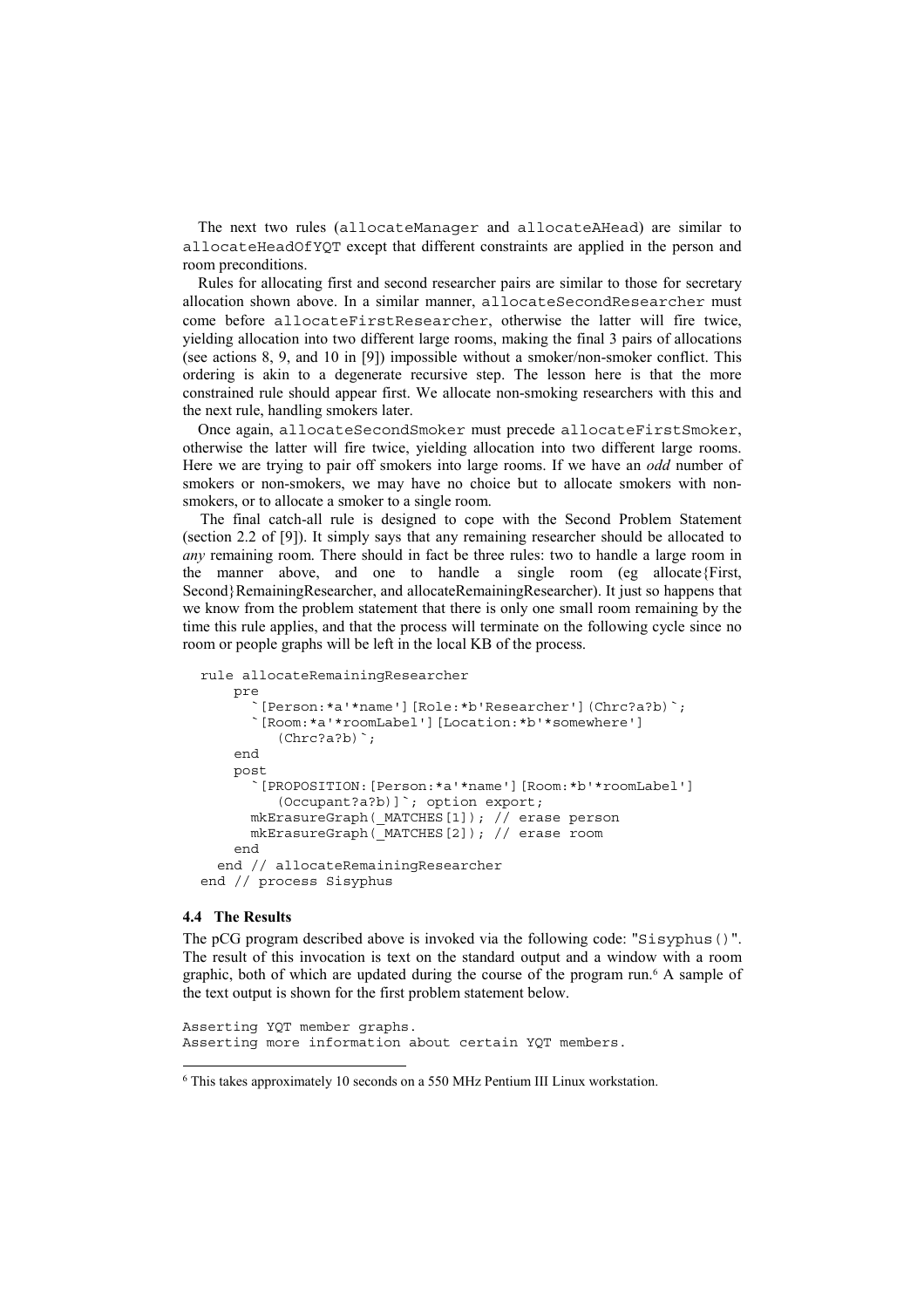```
Need to allocate room for the head of YQT?
--> Head of YQT 'Thomas D.' allocated to C5-117
Need to allocate room for the head of YQT?
Need to allocate room for second secretary?
Need to allocate room for first secretary?
--> First secretary 'Monika X.' allocated to C5-119
Need to allocate room for the head of YQT?
Need to allocate room for second secretary?
Second secretary 'Ulrike U.' allocated to C5-119
...
Need to allocate room for the head of YQT?
Need to allocate room for second secretary?
Need to allocate room for first secretary?
Need to allocate room for the manager?
Need to allocate room for a head?
Need to allocate room for a second researcher?
Need to allocate room for a first researcher?
--> First researcher 'Michael T.' allocated to C5-122
Need to allocate room for the head of YQT?
Need to allocate room for second secretary?
Need to allocate room for first secretary?
Need to allocate room for the manager?
Need to allocate room for a head?
Need to allocate room for a second researcher?
Second researcher 'Harry C.' allocated to C5-122
...
```
The text output reflects the pattern of rule firings. The final several lines of code iterate over the top-level KB once the process has terminated, sending to standard output the final room allocation graphs. This code and the output for the first problem statement is shown below, in that order.

```
println "Room allocation graphs:";
filter = \lceil[Person:*a'*x'][Room:*b'*y'](Occupant?a?b) ;
foreach g in _KB.graphs do
  h = g.project(filter);
 if not (h is undefined) then println " + h; end
end
[Person:*a"Thomas D."][Room:*b"C5-117"](Occupant?a?b)
[Person:*a"Monika X."][Room:*b"C5-119"](Occupant?a?b)
[Person:*a"Ulrike U."][Room:*b"C5-119"](Occupant?a?b)
[Person:*a"Eva I."][Room:*b"C5-113"](Occupant?a?b)
[Person:*a"Hans W."][Room:*b"C5-114"](Occupant?a?b)
[Person:*a"Joachim I."][Room:*b"C5-115"](Occupant?a?b)
[Person:*a"Katharina N."][Room:*b"C5-116"](Occupant?a?b)
[Person:*a"Werner L."][Room:*b"C5-120"](Occupant?a?b)
[Person:*a"Jurgen L."][Room:*b"C5-120"](Occupant?a?b)
[Person:*a"Marc M."][Room:*b"C5-121"](Occupant?a?b)
[Person:*a"Angi W."][Room:*b"C5-121"](Occupant?a?b)
[Person:*a"Michael T."][Room:*b"C5-122"](Occupant?a?b)
[Person:*a"Harry C."][Room:*b"C5-122"](Occupant?a?b)
[Person:*a"Andy L."][Room:*b"C5-123"](Occupant?a?b)
[Person:*a"Uwe T."][Room:*b"C5-123"](Occupant?a?b)
```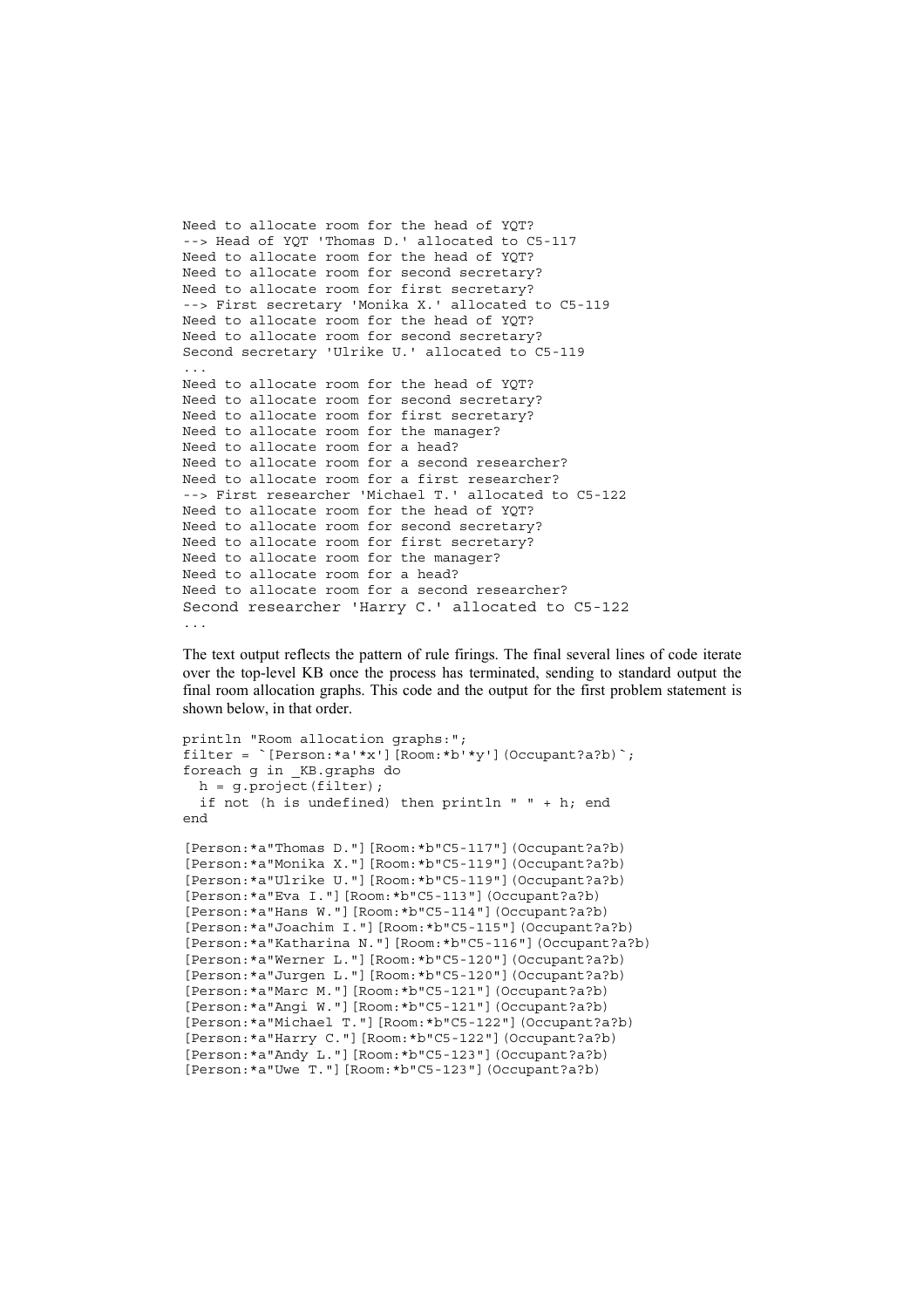## **5 Discussion**

The key difference in the second problem statement is that Christian is allocated last after all higher priority constraints have been satisfied, whereas in the first problem statement Katharina is allocated much earlier, due to her higher status. This is reflected in the static rule orderings of the process. [\[9\]](#page-15-0) suggests the general approach that should be followed, such as allocating the head of the YQT department, followed by secretaries, then heads of projects, then smokers, and other researchers. Examples of who should be allocated to which rooms are also given. The current solution departs from the one suggested in that smokers are allocated after all non-smoking researchers, which still produces the desired outcome. The rationale is that the non-smoking mandate is a high-priority constraint.

In a number of cases, two rules are required for correct allocation to large rooms that can hold two occupants. The ordering of these rules is important, as others have found (eg [[1\]](#page-15-0), [[5\]](#page-15-0)). For example, the allocateSecondResearcher rule looks for a large room in which there is already an occupant. The immediately following rule is allocateFirstResearcher which will fire first in the absence of such halftenanted rooms, assigning a non-smoking researcher and decrementing the room's vacancy count. Such rule pairs have already been noted. An earlier version of the program used an actor to obtain a decremented vacancy count in a rule's precondition block, which was utilised in a post-condition graph of that rule. Since the vacancy count is first 2 then 1, actors are overkill in this context, hence the current solution which simply retracts a room graph with a vacancy count of 2 and asserts an otherwise identical room graph with a vacancy count of 1. This is also faster since actor execution involves additional execution steps.

The final rule in the Sisyphus process (allocateRemainingResearcher) uses type subsumption on the Room concept. Concept and relation type hierarchies are declared before the process definition, but only two actually matter:

concept Room > SingleRoom; concept Room > LargeRoom;

This permits the final rule to ask for any room, rather than a single or large room. These types were inspired by [\[15\]](#page-15-0). An earlier version of the pCG program instead had a size relation in each room graph. While using a size concept such as [Size: \*dontCareHowBig] and an associated relation in precondition graphs works, having one less node in each room graph permits more efficient precondition matching, and a more elegant solution based upon type subsumption rather than referent specialisation.

As already mentioned, the program solves both problem statements, however *no rule* imposes a constraint which ensures that people on the same project are not allocated to the same room. The process works without such a constraint given the supplied ordering of YQT members in [\[9\]](#page-15-0), but if the order of graphs originally asserted in the KB were to change, this constraint could be violated. One approach is for graphs representing two different individuals to be compared in terms of the coworker or project relations, perhaps via a NotSame actor. However, identical precondition graphs in a single pCG rule will yield identical matches, for example:

[Person: \*a '\*name1'][Project: \*b '\*proj1'](Member?a?b) [Person: \*a '\*name2'][Project: \*b '\*proj2'](Member?a?b)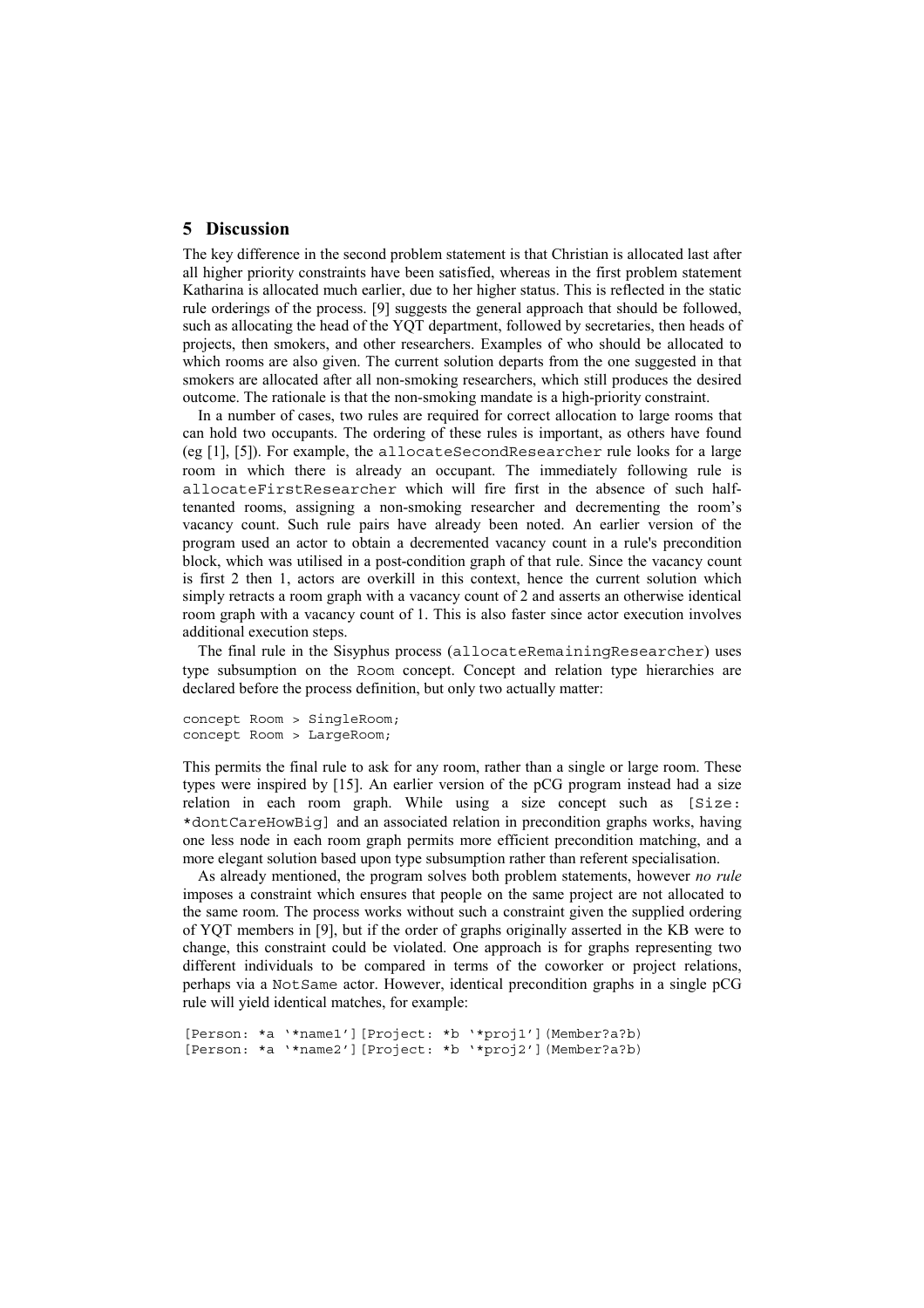This suggests that process rules ought to employ backtracking, essentially treating the conjunction of precondition graphs as a goal, to ensure that different  $*$ proj1 and \*proj2 combinations are tried. It is not currently possible in a single precondition block to find all combinations of graphs in the KB which match the graphs in that precondition. One can only do this in pCG via explicit iteration and projection over a KB's graphs. [[14\]](#page-15-0) and [\[15\]](#page-15-0) also point to a possible solution in terms of the application of constraints. This problem requires further investigation.

Information that is not used in the current solution is the project, hacker, and coworker concepts and their associated relations. An interesting question is whether the current solution could be made more robust by making use of some or all of these relations. However, coworker information sometimes does not correspond to project membership as obtained from the information provided in [[9\]](#page-15-0).

## **6 Conclusions and Future Work**

We believe that pCG shows promise as a general CG language, and in particular as a means by which to explore Mineau's process mechanism, but improvements are of course possible. An operational solution to the Sisyphus-I room allocation problem was presented. The pCG language was used as the basis for this, and while successful in solving the problem, the attempt revealed shortcomings in both the solution and the language. The requirement that two researchers on the same project should not share an office might be solved by an application of constraints (eg [\[14\]](#page-15-0), [\[15\]](#page-15-0)), or by treating the conjunction of preconditions in a rule as a goal and employing backtracking if necessary. If such functionality were implemented in pCG, the language's problem solving power would be increased.

The generic post..end syntax in rules ought to be replaced by assert..end and retract..end, each of which would contain a sequence of simple graphs instead of ERASURE and PROPOSITION contexts. The content of \_KB.corefvars could be made available to process action block code on the local stack frame of the executing code.

Where complex pre or post-condition graphs are required, a CG graph editor capable of generating CGIF can be used, and later read from a file for use in a process definition. Perhaps a graphical front end could be used to draw and generate complete process definitions.

The pCG language has the advantage of simplicity, and being interpreted, "compile" is removed from the edit-compile-run cycle, speeding up development of pCG programs. It is also extensible by the addition of Java code, as has been noted. However, it is not a refinement of a widely used existing language.<sup>7</sup> Given that the implementation of pCG cleanly separates the parser (around 500 lines of code) from the core interpreter, the source language for pCG could just as easily be Lisp, if so desired. Feedback from the CG community would be of benefit with respect to the usability of pCG.

Other future work relating specifically to pCG is detailed in [\[3\]](#page-15-0). Such work includes the reconciliation of the graph assertion and retraction mechanism with the rules of inference [\[17\]](#page-15-0), [\[18\]](#page-15-0), improvements to graph matching efficiency, implementation of the conformity relation, and the addition of further attributes and operations to pCG objects to make the intrinsic types more useful.

<sup>&</sup>lt;sup>7</sup> For example, Prolog+CG (http://www.insea.ac.ma/CGTools/CGTools.htm).